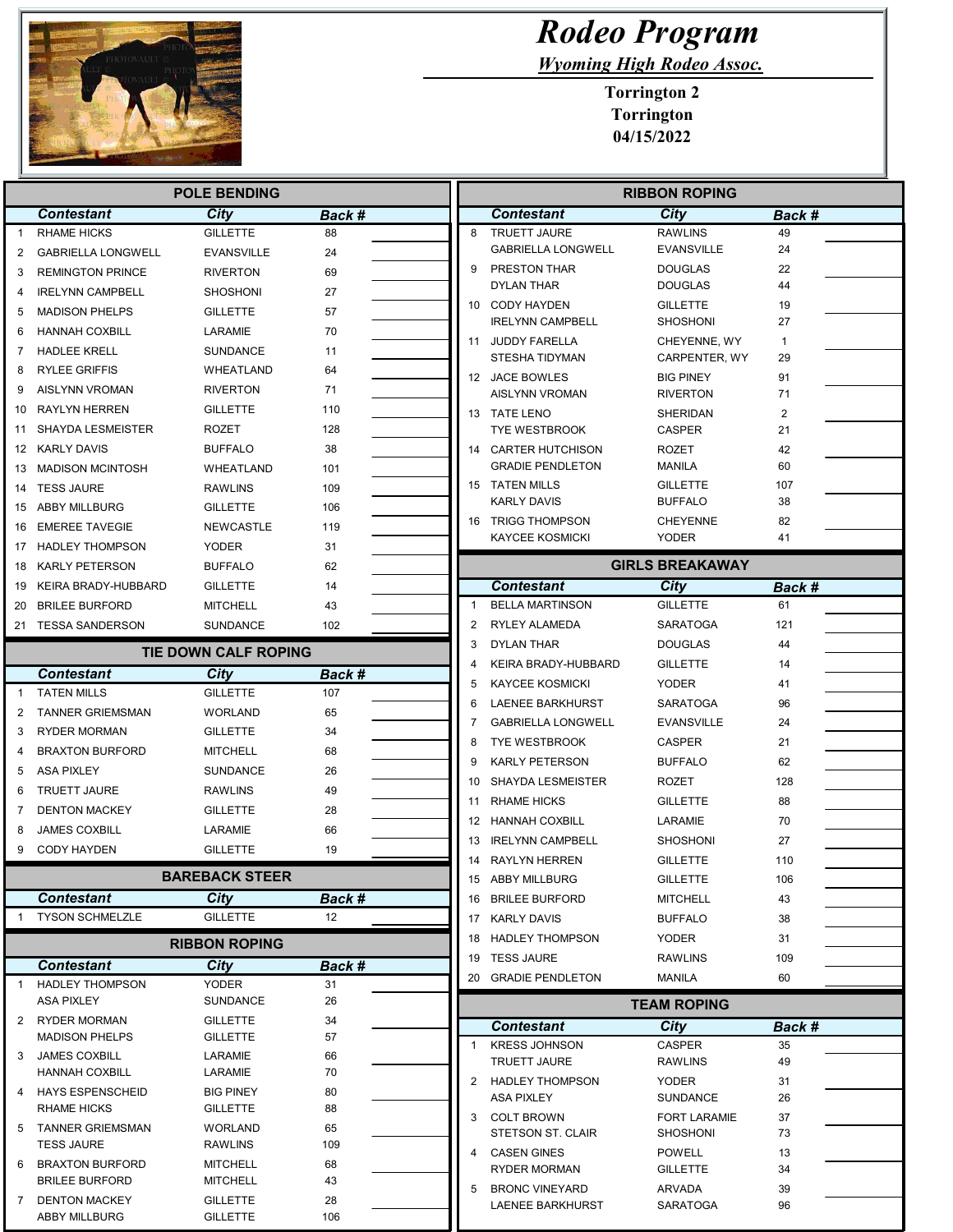

## Rodeo Program

Wyoming High Rodeo Assoc.

Torrington 2 Torrington 04/15/2022

|    | <b>TEAM ROPING</b>                             |                                    |               |                | <b>BOYS BREAKAWAY</b>    |                         |        |  |
|----|------------------------------------------------|------------------------------------|---------------|----------------|--------------------------|-------------------------|--------|--|
|    | <b>Contestant</b>                              | City                               | Back #        |                | <b>Contestant</b>        | City                    | Back # |  |
| 6  | STESHA TIDYMAN                                 | <b>CARPENTER</b>                   | 29            |                | 23 KREED CHANEY          | <b>MITCHELL</b>         | 16     |  |
|    | <b>KAYCEE KOSMICKI</b>                         | <b>YODER</b>                       | 41            |                | 24 TATE LENO             | SHERIDAN                | 2      |  |
| 7  | <b>JACE BOWLES</b>                             | <b>BIG PINEY</b>                   | 91            |                | 25 SAWYER PARKER         | LARAMIE                 | 54     |  |
|    | <b>TEAGUE GOODMAN</b>                          | <b>GREEN RIVER</b>                 | 36            |                |                          | <b>BARREL RACING</b>    |        |  |
| 8  | <b>BRAXTON BURFORD</b>                         | <b>MITCHELL</b>                    | 68            |                |                          |                         |        |  |
|    | <b>TANNER GRIEMSMAN</b>                        | <b>WORLAND</b>                     | 65            |                | <b>Contestant</b>        | City                    | Back # |  |
| 9  | <b>WYATT FENNER</b>                            | <b>MOORCROFT</b>                   | 105           | 1              | <b>REMINGTON PRINCE</b>  | <b>RIVERTON</b>         | 69     |  |
|    | <b>KREED CHANEY</b>                            | <b>MITCHELL</b>                    | 16            | $\overline{2}$ | <b>MADISON MCINTOSH</b>  | WHEATLAND               | 101    |  |
|    | 10 HAYS ESPENSCHEID<br><b>CARTER HUTCHISON</b> | <b>BIG PINEY</b><br><b>ROZET</b>   | 80<br>42      | 3              | <b>KARLY DAVIS</b>       | <b>BUFFALO</b>          | 38     |  |
|    |                                                |                                    |               |                | RYLEY ALAMEDA            | <b>SARATOGA</b>         | 121    |  |
|    | 11 TYE WESTBROOK<br><b>GABRIELLA LONGWELL</b>  | <b>CASPER</b><br><b>EVANSVILLE</b> | 21<br>24      | 5              | <b>TYE WESTBROOK</b>     | <b>CASPER</b>           | 21     |  |
|    | 12 DYLAN THAR                                  | <b>DOUGLAS</b>                     | 44            | 6              | <b>DYLAN THAR</b>        | DOUGLAS                 | 44     |  |
|    | <b>PRESTON THAR</b>                            | DOUGLAS                            | 22            | 7              | <b>RYLEE GRIFFIS</b>     | WHEATLAND               | 64     |  |
|    | 13 CODY HAYDEN                                 | <b>GILLETTE</b>                    | 19            |                | KEIRA BRADY-HUBBARD      | <b>GILLETTE</b>         | 14     |  |
|    | <b>TATE LENO</b>                               | <b>SHERIDAN</b>                    | 2             | 9              | <b>TESSA SANDERSON</b>   | <b>SUNDANCE</b>         | 102    |  |
|    | 14 COEN TAVEGIE                                | <b>NEWCASTLE</b>                   | 120           | 10             | <b>TESS JAURE</b>        | <b>RAWLINS</b>          | 109    |  |
|    | JAKE KRELL                                     | <b>SUNDANCE</b>                    | 136           | 11             | <b>MADISON PHELPS</b>    | <b>GILLETTE</b>         | 57     |  |
|    | 15 IAN MACKEY                                  | <b>GILLETTE</b>                    | 48            |                | 12 HADLEY THOMPSON       | <b>YODER</b>            | 31     |  |
|    | <b>TATEN MILLS</b>                             | <b>GILLETTE</b>                    | 107           |                | 13 AISLYNN VROMAN        | <b>RIVERTON</b>         | 71     |  |
|    | 16 JUDDY (JUDSON) FARELLA                      | <b>CHEYENNE</b>                    | 1             | 14             | <b>IRELYNN CAMPBELL</b>  | SHOSHONI                | 27     |  |
|    | <b>TRIGG THOMPSON</b>                          | <b>CHEYENNE</b>                    | 0             |                | 15 ABBY MILLBURG         | <b>GILLETTE</b>         | 106    |  |
|    | 17 TEL LADUKE                                  | <b>GILLETTE</b>                    | 52            | 16             | <b>RAYLYN HERREN</b>     | <b>GILLETTE</b>         | 110    |  |
|    | <b>KELTON ANDERSON</b>                         | KAYCEE                             | 114           |                | 17 STESHA TIDYMAN        | <b>CARPENTER</b>        | 29     |  |
|    | 18 COLIN KOFRON                                | <b>CHEYENNE</b>                    | 92            | 18             | <b>BRILEE BURFORD</b>    | <b>MITCHELL</b>         | 43     |  |
|    | <b>SAWYER PARKER</b>                           | LARAMIE                            | 54            | 19             | <b>SHAYDA LESMEISTER</b> | ROZET                   | 128    |  |
|    | 19 DENTON MACKEY                               | <b>GILLETTE</b>                    | 28            | 20             | <b>KARLY PETERSON</b>    | <b>BUFFALO</b>          | 62     |  |
|    | <b>WADE RENO</b>                               | <b>GILLETTE</b>                    | 83            | 21             | <b>EMEREE TAVEGIE</b>    | <b>NEWCASTLE</b>        | 119    |  |
|    |                                                | <b>BOYS BREAKAWAY</b>              |               |                | <b>RHAME HICKS</b>       |                         | 88     |  |
|    | <b>Contestant</b>                              | City                               | <b>Back #</b> | 22             |                          | <b>GILLETTE</b>         |        |  |
| -1 | JUDDY (JUDSON) FARELLA                         | <b>CHEYENNE</b>                    | $\mathbf{1}$  |                | 23 BRINDLE VINEYARD      | ARVADA                  | 3      |  |
| 2  | <b>STETSON ST. CLAIR</b>                       | <b>SHOSHONI</b>                    | 73            |                |                          | <b>BOYS GOAT TYING</b>  |        |  |
| 3  | <b>HAYS ESPENSCHEID</b>                        | <b>BIG PINEY</b>                   | 80            |                | <b>Contestant</b>        | City                    | Back # |  |
|    | <b>KELTON ANDERSON</b>                         | KAYCEE                             | 114           | 1              | <b>CARTER HUTCHISON</b>  | <b>ROZET</b>            | 42     |  |
| 5  | <b>WADE RENO</b>                               | <b>GILLETTE</b>                    | 83            | 2              | <b>JAMES COXBILL</b>     | LARAMIE                 | 66     |  |
| 6  | <b>TUREK THOMPSON</b>                          | YODER                              | 6             |                | <b>TEL LADUKE</b>        | <b>GILLETTE</b>         | 52     |  |
| 7  | <b>CARTER HUTCHISON</b>                        | ROZET                              | 42            | 4              | <b>TRIGG THOMPSON</b>    | <b>CHEYENNE</b>         | 82     |  |
| 8  | <b>TEAGUE GOODMAN</b>                          | <b>GREEN RIVER</b>                 | 36            | 5              | <b>TEAGUE GOODMAN</b>    | GREEN RIVER             | 36     |  |
|    | <b>COLT BROWN</b>                              | <b>FORT LARAMIE</b>                | 37            | 6              | JACE BOWLES              | <b>BIG PINEY</b>        | 91     |  |
| 9  |                                                |                                    |               |                | <b>STETSON ST. CLAIR</b> | SHOSHONI                | 73     |  |
| 10 | <b>WYATT FENNER</b>                            | <b>MOORCROFT</b>                   | 105           |                | <b>KELTON ANDERSON</b>   | <b>KAYCEE</b>           | 114    |  |
| 11 | IAN MACKEY                                     | <b>GILLETTE</b>                    | 48            |                | JUDDY (JUDSON) FARELLA   | <b>CHEYENNE</b>         | 1      |  |
|    | 12 TEL LADUKE                                  | <b>GILLETTE</b>                    | 52            | 10             | <b>BAYLON SNEATHEN</b>   | <b>GILLETTE</b>         | 111    |  |
| 13 | JACE BOWLES                                    | <b>BIG PINEY</b>                   | 91            | 11             | <b>TATE LENO</b>         | SHERIDAN                | 2      |  |
| 14 | <b>BAYLON SNEATHEN</b>                         | <b>GILLETTE</b>                    | 111           |                | 12 TUREK THOMPSON        | <b>YODER</b>            | 6      |  |
|    | 15 PRESTON THAR                                | DOUGLAS                            | 22            |                |                          |                         |        |  |
|    | 16 COLIN KOFRON                                | <b>CHEYENNE</b>                    | 92            | 13             | <b>BRAXTON BURFORD</b>   | <b>MITCHELL</b>         | 68     |  |
|    | 17 BRONC VINEYARD                              | ARVADA                             | 39            | 14             | <b>HAYS ESPENSCHEID</b>  | BIG PINEY               | 80     |  |
|    | 18 RYKER CRIMM                                 | <b>RIVERTON</b>                    | 115           | 15             | RYKER CRIMM              | <b>RIVERTON</b>         | 115    |  |
| 19 | <b>JAKE KRELL</b>                              | <b>SUNDANCE</b>                    | 136           | 16             | PRESTON THAR             | <b>DOUGLAS</b>          | 22     |  |
|    | 20 ASA PIXLEY                                  | <b>SUNDANCE</b>                    | 26            |                | 17 CHARLES COXBILL       | LARAMIE                 | 25     |  |
|    | <b>COEN TAVEGIE</b>                            | NEWCASTLE                          | 120           |                |                          | <b>GIRLS GOAT TYING</b> |        |  |
| 21 |                                                |                                    |               |                |                          |                         |        |  |
| 22 | TRIGG THOMPSON                                 | CHEYENNE                           | 82            |                | <b>Contestant</b>        | City                    | Back # |  |